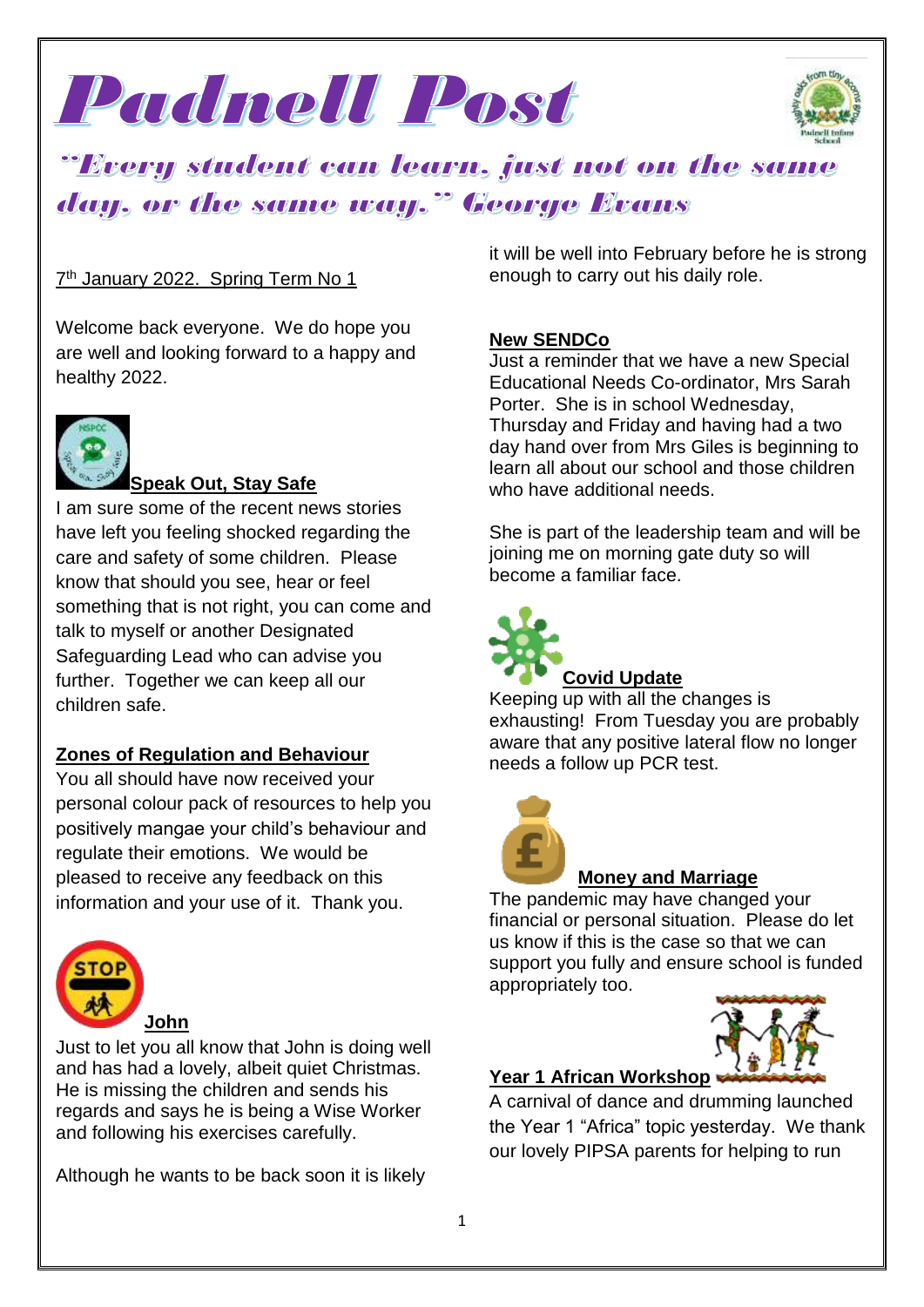



# "Every student can learn, just not on the same day, or the same way." George Evans

events all year that help to fund this kind of activity.

### **Curriculum Newsletters**

Attached you will find the Curriculum Newsletters for Years 1 & 2.

### **Admissions for Year R & Year 3 Places**

**APPLICATION** 

Don't forget applications must be made (online at:

[https://www.hants.gov.uk/educationandlearni](https://www.hants.gov.uk/educationandlearning/admissions) [ng/admissions\)](https://www.hants.gov.uk/educationandlearning/admissions), by **15th January** if you have a child who is 4 before 1<sup>st</sup> September 2022 or a child currently in **Year 2.**



# **Contact Numbers**

Please let us know if you, or any of your emergency contacts, have changed their phone numbers. Although we rarely need to contact people third or fourth on the list, it does sometimes happen so please ensure we have current numbers, thank you.



### **School Email**

As per our email on Tuesday, we ask that where possible contact with school is made via email. Please use [admin@padnell](mailto:admin@padnell-inf.hants.sch.uk)[inf.hants.sch.uk](mailto:admin@padnell-inf.hants.sch.uk) and do not reply to, or use, the Scopay email address you may have stored – we do not receive these emails.

Thank you.



CAHMS (Children & Adolescent Mental Health Service) are running a survey, which should only take 5 minutes, for parents whose children have difficulties with their mental health/learning disability/neurodevelopmental issues.

The aim of the survey is to gather the views around why some parents/carers don't feel confident to support their children with their mental health. If CAHMS can get some understanding around this, they may well be able to do something to be more supportive.

Please follow the link below if this applies to you.

<https://www.smartsurvey.co.uk/s/WTEQKG/>

Kind Regards,

Mrs Grayson **Headteacher** 

# **GROW**



**G**iving Citizen **R**esilient Learner **O**riginal thinker **W**ise Worker